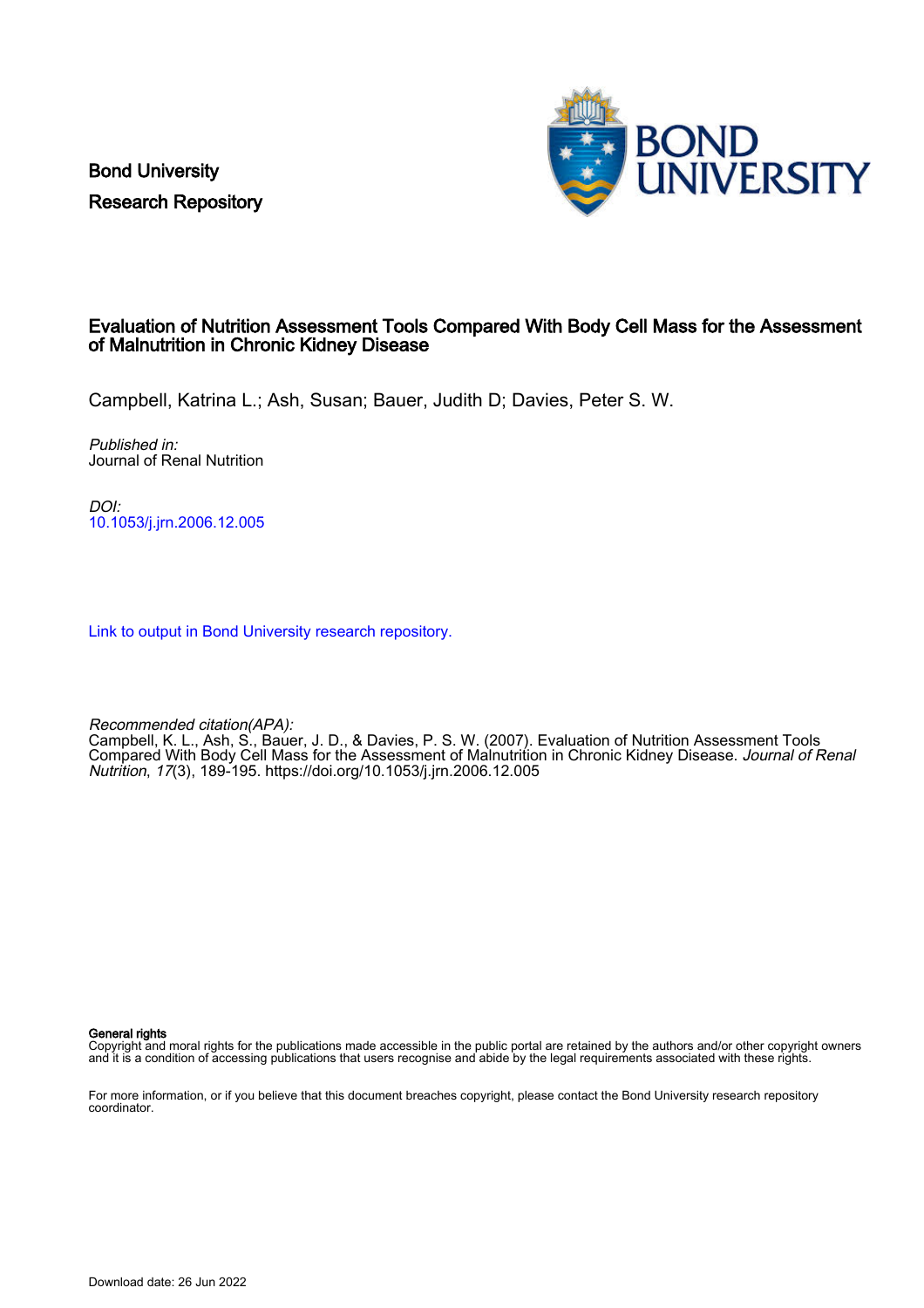Elsevier Editorial System(tm) for Journal of Renal Nutrition

Manuscript Draft

#### Manuscript Number: JREN-127R2

Title: Evaluation of nutrition assessment tools compared with body cell mass for the assessment of malnutrition in chronic kidney disease

Article Type: Original Research

Keywords: Nutrition Assessment; Chronic Kidney Disease; Subjective Global Assessment; Body Cell Mass; Nutritional Status

Corresponding Author: Miss Katrina Louise Campbell, B Hlth Sci (Nutr Diet) (Hons)

Corresponding Author's Institution: Institute of Health and Biomedical Innovation, Queensland University of **Technology** 

First Author: Katrina Louise Campbell, B Hlth Sci (Nutr Diet) (Hons)

Order of Authors: Katrina Louise Campbell, B Hlth Sci (Nutr Diet) (Hons); Susan Ash, BSc, Dip Nut Diet, MHealth Planning, PhD ; Judith D Bauer, BSc, Grad Dip Nut & Diet, M Hlth Sc, PhD; Peter SW Davies, BSc (Hons), M Phil, PhD

Abstract: Objective: To compare the Subjective Global Assessment (SGA) and a range of SGA-based assessment tools with body cell mass in Stage IV and V pre-dialysis chronic kidney disease (CKD) patients. Study design: Cross-sectional, observational.

Setting: Public tertiary hospital pre-dialysis outpatient clinic

Patients: Fifty-six consecutive consenting CKD patients (male 61%; age (mean±SD) 70.2 ±11.6 years; GFR(MDRD) 22.2 ±6.8 ml/min).

Main Outcome measure: Nutrition status.

Results: In this population the prevalence of malnutrition was 19.6% (n=11, SGA B; no C ratings). Malnutrition was associated with lower body cell mass (mean BCM, 26.3 vs. 33.4 kg p=0.007, measured by total body potassium, TBK), body weight (64.8 vs. 76.1 kg p=0.042), BMI (23.7 vs. 27.6 kg/m2 p=0.015) and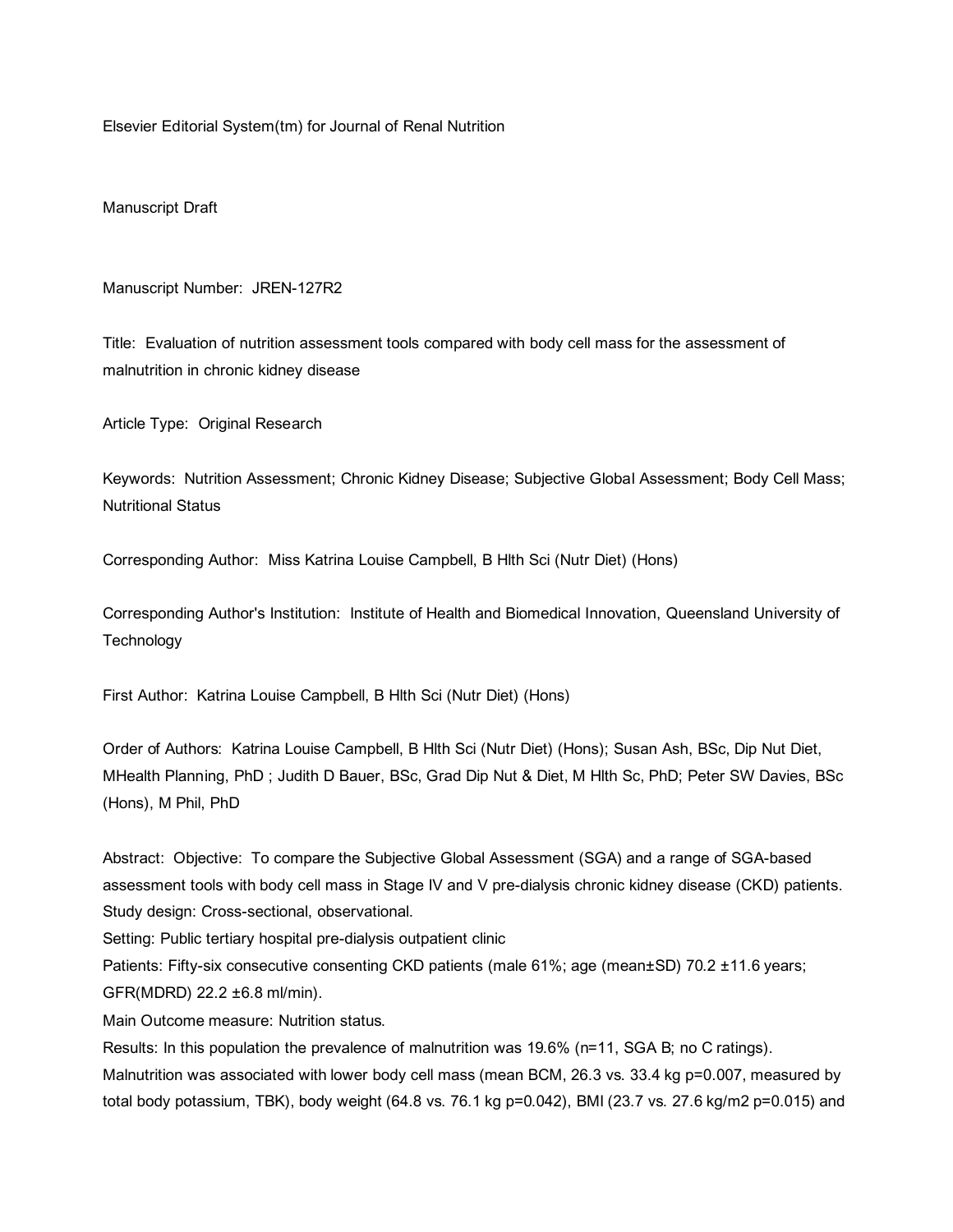greater weight loss over previous 6 months (-6.2 vs. -0.1 kg p=0.004). Body cell mass had a weak relationship with 7-point SGA (p=0.267), malnutrition inflammation score (MIS r=-0.27 p=0.063) and patientgenerated SGA (PG-SGA r=-0.27 p=0.060). There was no association for either measure of nutrition status (SGA or BCM) with albumin, glomerular filtration rate or C-reactive protein.

Conclusion: SGA in its original form most accurately delineated malnutrition by depleted BCM and is the most appropriate tool for cross-sectional assessment of nutrition status in predialysis CKD patients.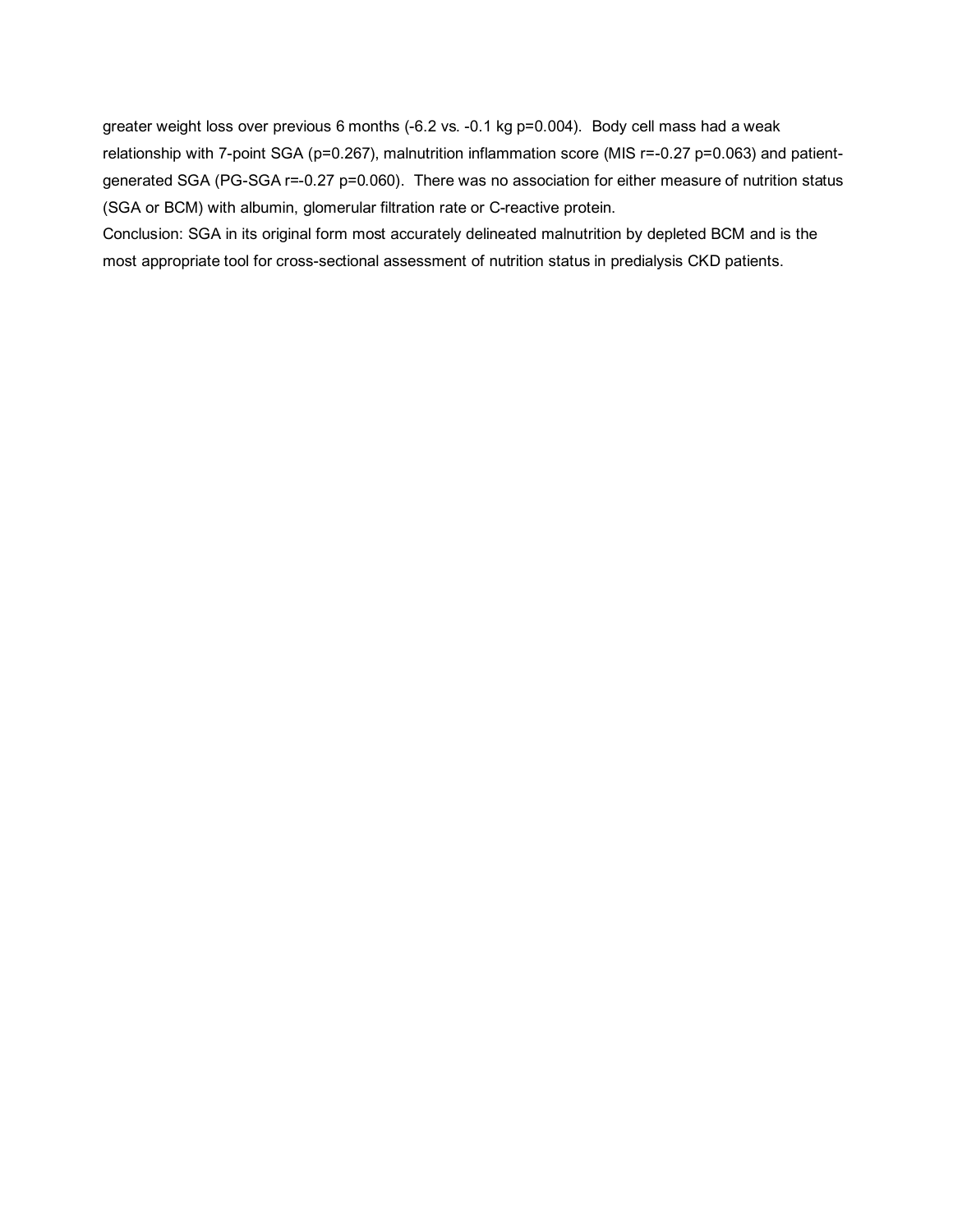### **Evaluation of nutrition assessment tools compared with body cell mass for the**

## **assessment of malnutrition in chronic kidney disease**

## **Miss Katrina L Campbell** B Hlth Sci (Hons)

PhD Student Institute of Health and Biomedical Innovation Queensland University of Technology

**Associate Professor Susan Ash** BSc, Dip Nut Diet, MHealth Planning, PhD Associate Professor of Nutrition and Dietetics Queensland University of Technology

**Dr Judith D Bauer** BSc, Grad Dip Nut & Diet, M Hlth Sc, PhD Nutrition Services Manager The Wesley Hospital

Adjunct Associate Professor Queensland University of Technology

**Associate Professor Peter SW Davies** BSc (Hons), M Phil, PhD **Director** 

Children's Nutrition Research Centre Royal Children's Hospital University of Queensland

Honorary Research Fellow Queensland University Technology

Corresponding Author:

Katrina L Campbell Institute of Health and Biomedical Innovation Queensland University of Technology GPO Box 2434, Brisbane, QLD 4001 AUSTRALIA

Phone: +61 7 3864 9619

Fax: +61 7 3864 3130

Email: kl.campbell@qut.edu.au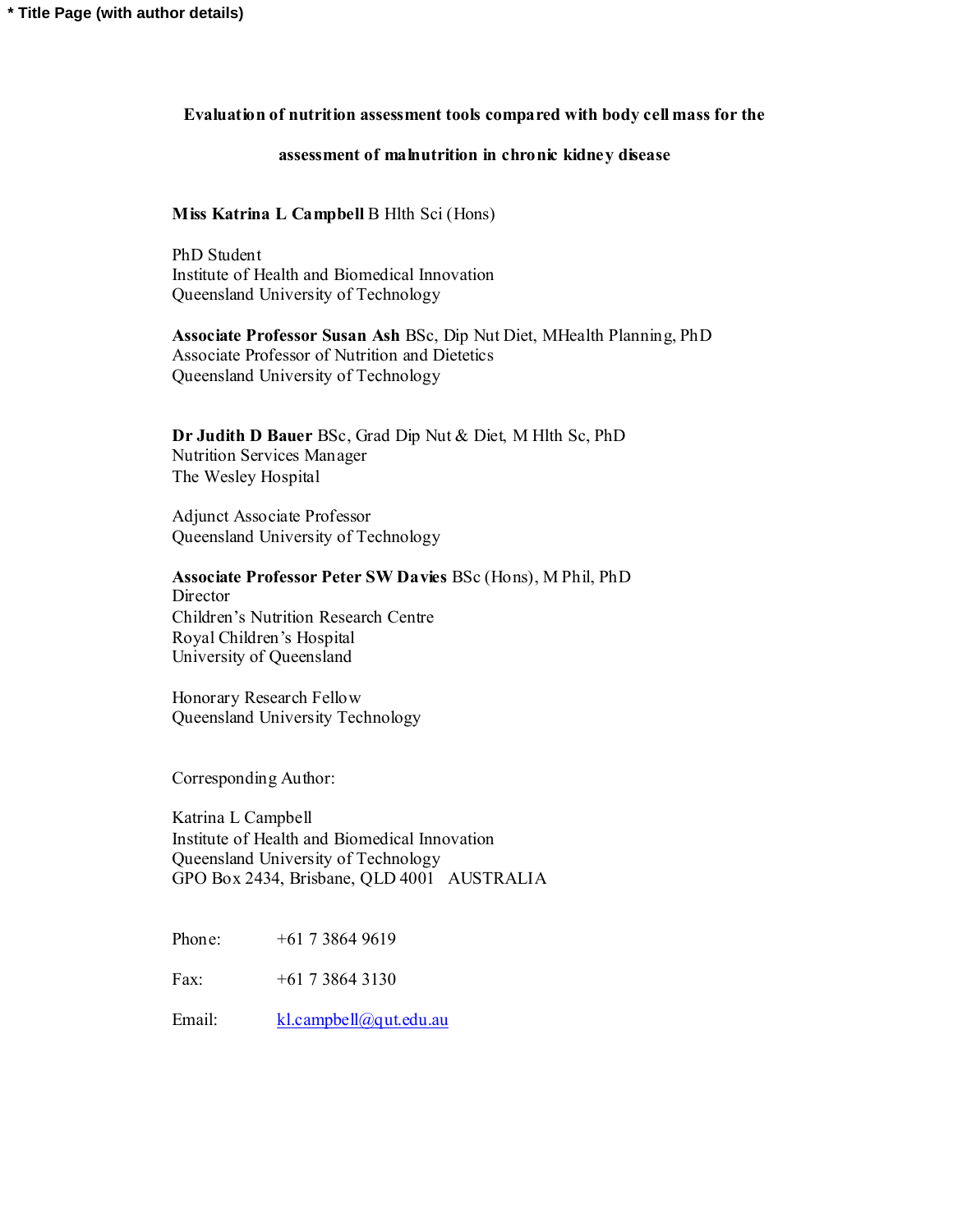# **Evaluation of nutrition assessment tools compared with body cell mass for the assessment of malnutrition in chronic kidney disease**

**Objective:** To compare the Subjective Global Assessment (SGA) and a range of SGA-based assessment tools with body cell mass in Stage IV and V pre-dialysis chronic kidney disease (CKD) patients.

**Study design:** Cross-sectional, observational.

**Setting:** Public tertiary hospital pre-dialysis outpatient clinic

**Patients:** Fifty-six consecutive consenting CKD patients (Male 61%; age (mean $\pm$ SD) 70.2  $\pm$ 11.6 years; GFR<sub>MDRD</sub> 22.2  $\pm$ 6.8 ml/min).

**Main Outcome measure:** Nutrition status.

**Results:** In this population the prevalence of malnutrition was 19.6% (n=11, SGA B; no C ratings). Malnutrition was associated with lower body cell mass (mean BCM, 26.3 vs. 33.4 kg p=0.007, measured by total body potassium, TBK), body weight  $(64.8 \text{ vs. } 76.1 \text{ kg p=0.042})$ , BMI (23.7 vs. 27.6 kg/m<sup>2</sup> p=0.015) and greater weight loss over previous 6 months  $(-6.2 \text{ vs. } -0.1 \text{ kg p=0.004})$ . Body cell mass had a weak relationship with 7-point SGA ( $p=0.267$ ), malnutrition inflammation score (MIS  $r=$ 0.27 p=0.063) and patient-generated SGA (PG-SGA  $r=0.27$  p=0.060). There was no association for either measure of nutrition status (SGA or BCM) with albumin, glomerular filtration rate or C-reactive protein.

**Conclusion:** SGA in its original form most accurately delineated malnutrition by depleted BCM and is the most appropriate tool for cross-sectional assessment of nutrition status in predialysis CKD patients.

**Key Words: Nutrition Assessment; Chronic Kidney Disease; Subjective Global Assessment; Body Cell Mass; Nutritional Status**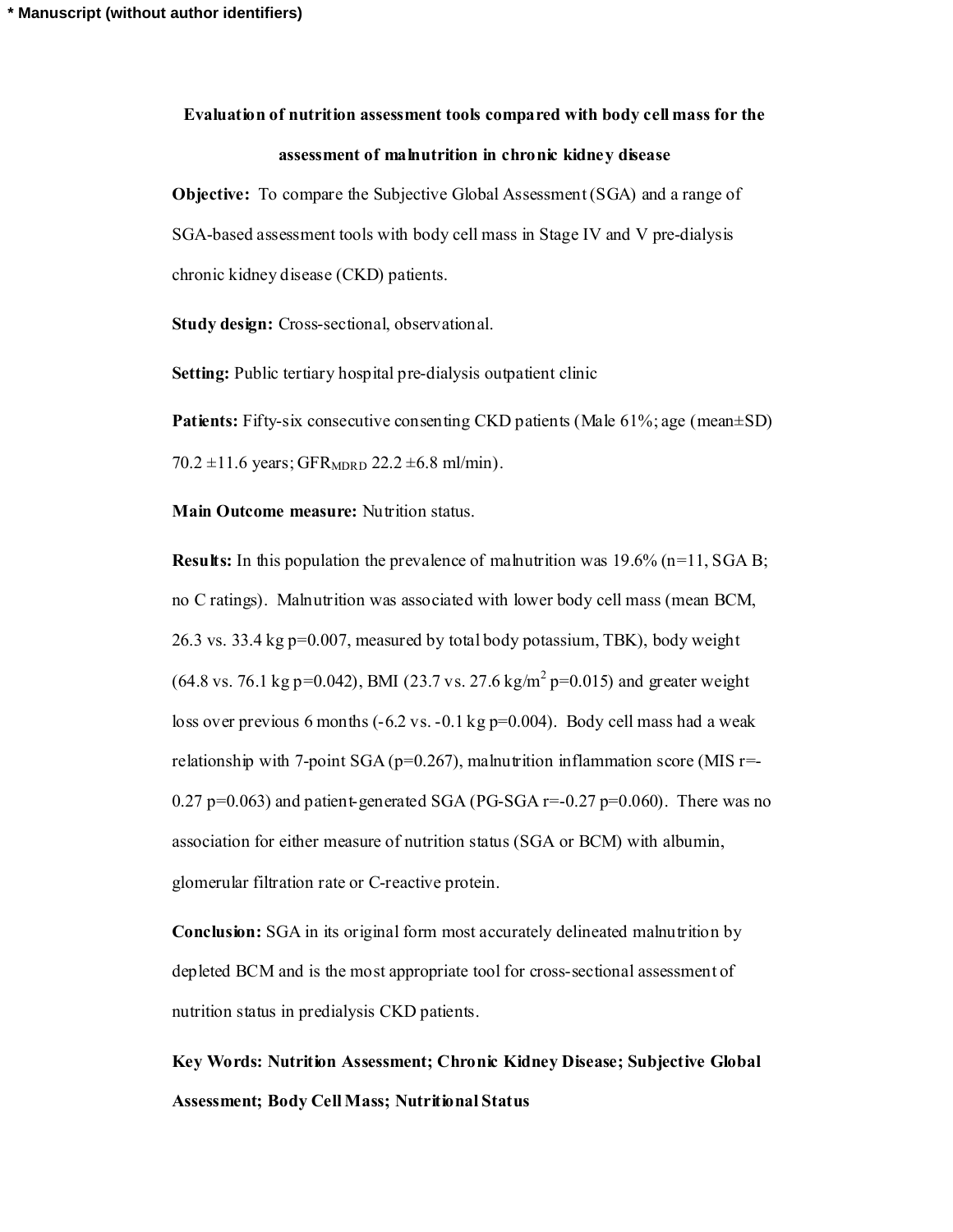#### **Background**

A number of tools exist in clinical and research practice in chronic kidney disease  $(CKD)$  to measure nutrition status<sup>1</sup>. Many of the tools in use are based on the parameters from the Subjective Global Assessment  $(SGA)^{1,2}$ . SGA was originally validated in surgical inpatients<sup>2, 3</sup>, and has since displayed similar merits and has gained widespread use in  $\text{CKD}^{1,4-6}$ . The parameters for assessment include medical history (weight change, dietary intake change, gastrointestinal symptoms, and changes in functional capacity) and physical examination (assessment of subcutaneous fat and muscle mass stores)<sup>2</sup>.

Clinical assessment tools, such as the SGA is just one of a panel of nutrition indicators recommended by the National Kidney Foundation Kidney Disease Outcomes Quality Initiative  $(K/DOQI)^4$ . To date, there appears to be no single method available to clinicians to accurately assess nutrition status in CKD. Clinical tools are potentially valuable in the assessment of malnutrition for benchmarking and evaluating change in nutrition status, without influence from non-nutrition factors.

A recent review of SGA-based nutrition assessment revealed a number of promising tools for use in CKD including 7-point SGA, the semi-objective malnutrition inflammation score (MIS) and Patient-Generated SGA (PG-SGA)<sup>6</sup>. These tools expand the scale of the SGA to a larger number of categories (7-point scale)<sup>4,7</sup> or provide a continuous score with additional objective nutrition-related information  $(PG-SGAscore<sup>8</sup>,  $MS<sup>9</sup>$ ). A potential benefit of such tools is to improve the ability to$ measure the degree of malnutrition and to identify small, yet significant changes in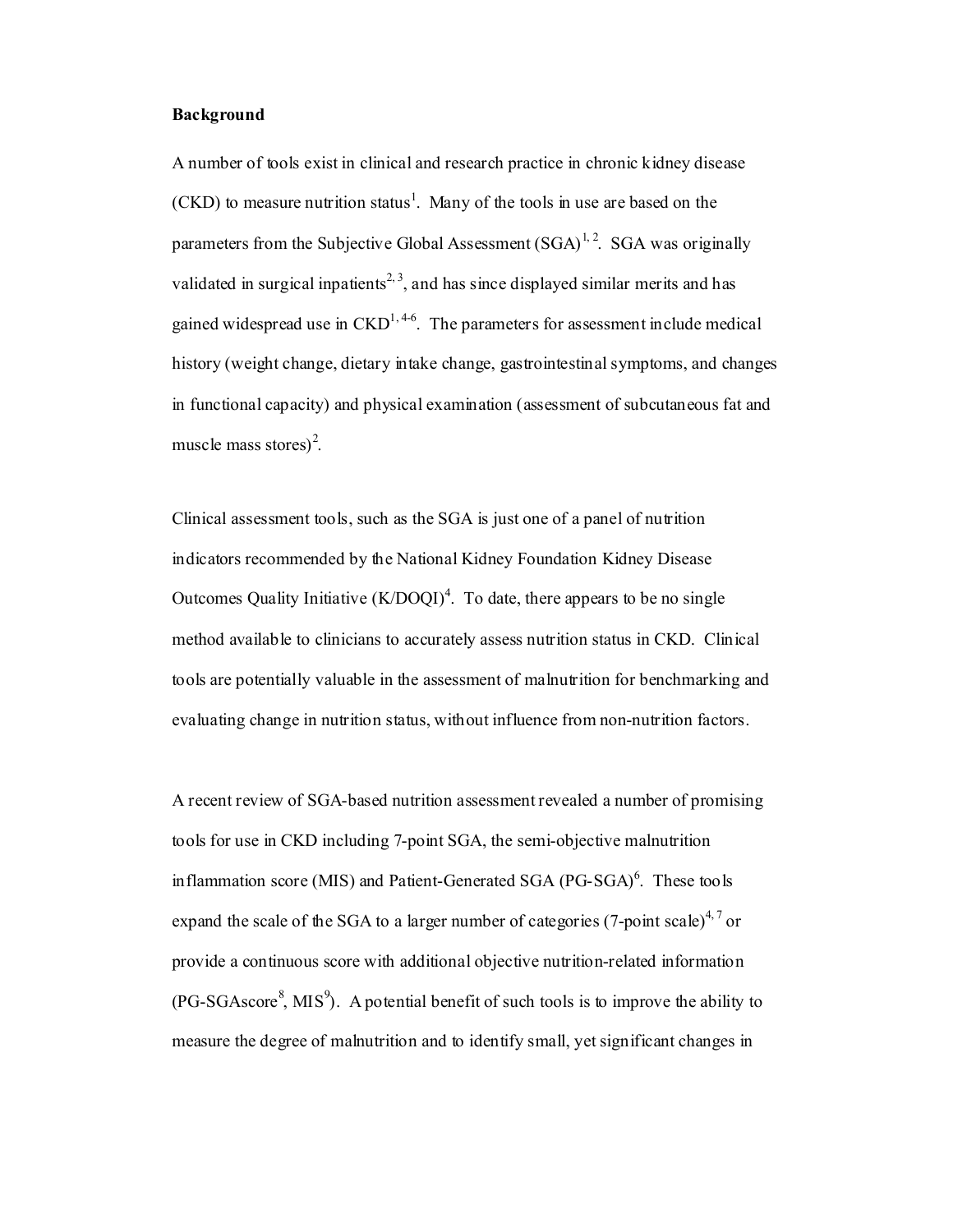nutrition status<sup>10</sup>. To the author's knowledge, there has been no previously published data using these tools in a non-dialysis CKD population.

The aim of this study was to investigate the comparability of the SGA-based clinical assessment tools against the original SGA and total body potassium (TBK), a goldstandard measure for body cell mass (BCM).

### **Methods**

Consecutive patients in a multi-disciplinary pre-dialysis outpatient clinic were approached to participate over a 12-month period (09/2004-08/2005). Eligibility criteria included:  $\geq$ 18 years old, glomerular filtration rate (GFR) estimated by MDRD equation<sup>11</sup>  $\leq$  30ml/min (and not expected to require dialysis within 3-6 months) and an absence of malnutrition due to diseases other than kidney disease (eg oncology). Of the 64 eligible patients, written consent was obtained from 60 (96% enrolment rate), as per protocol approved by the Royal Brisbane and Women's Hospital and Queensland University of Technology Human Research Ethics committees.

Of the 60 participants recruited and consented, 4 participants did not receive baseline assessment following initial SGA assessment (reached end-point (dialysis or transplantation n=2), or voluntary withdrawal (n=2) prior to further assessment). Of the final 56 participants (male  $61\%$ ; (mean $\pm$ SD) age 70.7 $\pm$ 11.9 years; GFR<sub>MDRD</sub>  $22.4\pm 6.5$  mls/min), 6 were withdrawn from BCM assessment due voluntary withdrawal from TBK  $(n=2)$ , or when participants waist circumference exceeded the limits of the TBK sensor (n=4).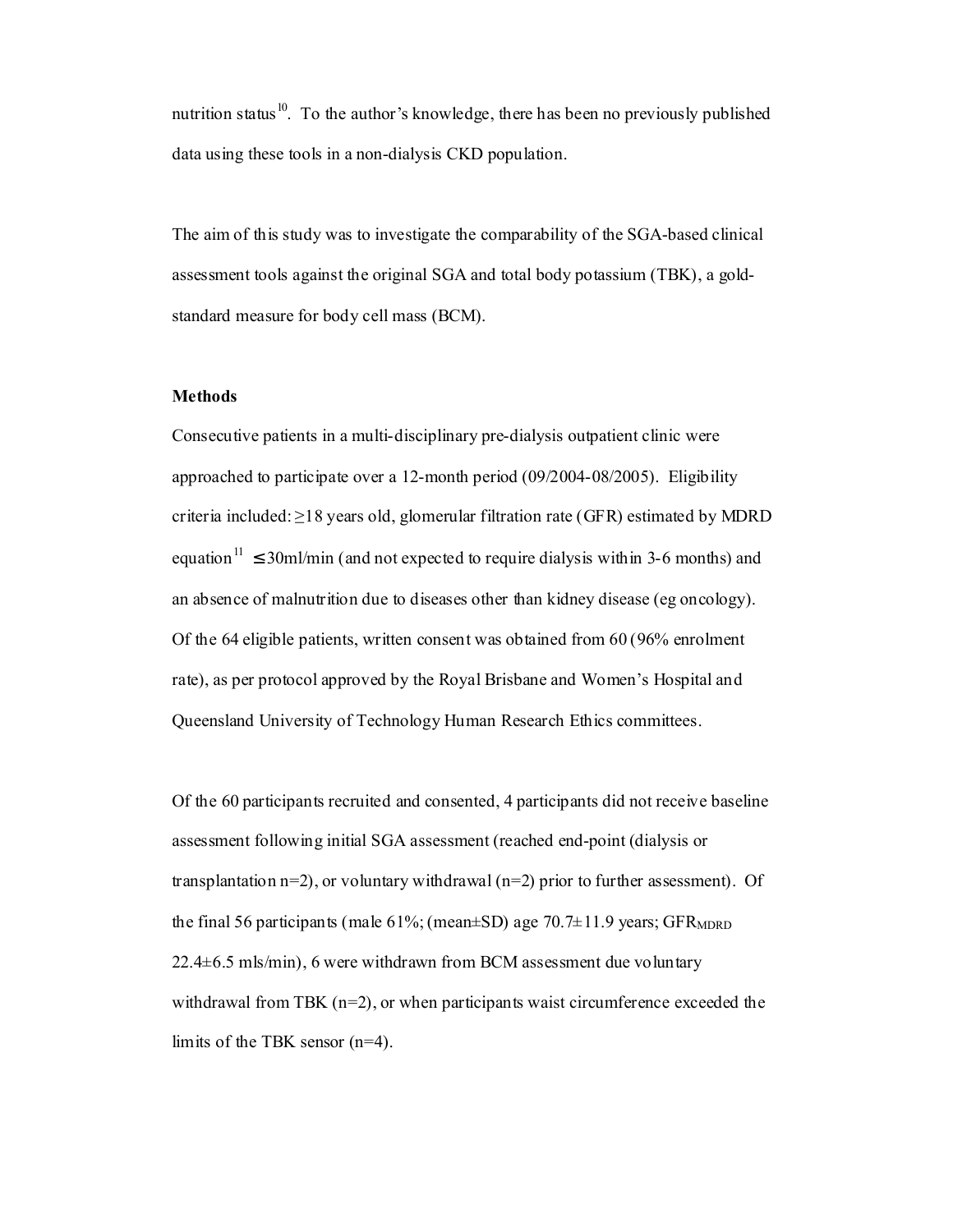Nutrition assessment was conducted simultaneously using subjective global assessment  $(SGA)^2$  and the more recent modifications of the SGA, 7-point SGA<sup>7</sup>,  $MIS<sup>9</sup>$  and PG-SGA<sup>8</sup>. The 7-point SGA is an expansion of the rating categories for nutrition status of the original SGA, from 3 (A, B and C) to 7 (rating 1 severely malnourished to 7 well nourished)<sup>7</sup>. The MIS scores each of the parameters of the SGA (0-3), and in addition, BMI, albumin and total iron-binding capacity, providing an additive score of 0 to  $30^9$ . The rating of the MIS was modified in this study from the initial protocol by removing dialysis vintage within the co-morbidity scoring component with permission granted the author (personal communication). PG-SGA assesses a broader range of parameters based on the SGA, focusing on acute changes, scoring each component  $(0-4)$ , to give an additive score of  $0-35$ , along with the global rating  $(A, B \text{ or } C)^{12}$ . The assessments were performed by a single dietitian, trained and experienced in using the SGA-based tools, according to the protocol  $^{2,9,12,13}$ .

TBK, a gold-standard measure of BCM, blinded to the dietitian, was performed by a shadow shield whole-body counter of the naturally occurring isotope  ${}^{40}K$  (Accuscan; Canberra Industries, Meriden, CT). This isotope represents a fixed proportion of naturally occurring potassium detected by the 1.46-MeV gamma ray emitted by  ${}^{40}$ K. Two 1100-s scans were performed for each subject. All personal metallic objects having been removed; the subject was required to lie supine on a scanningbed that was moved under the detectors. Background and sensitivity checks were completed daily and considered in each measurement. BCM was calculated from TBK by using the equation of Wang et al  $(2004)$ <sup>14</sup>.

After an overnight fast serum albumin, creatinine and iron studies (including total iron binding capacity) were taken in all participants, and C-reactive protein (standard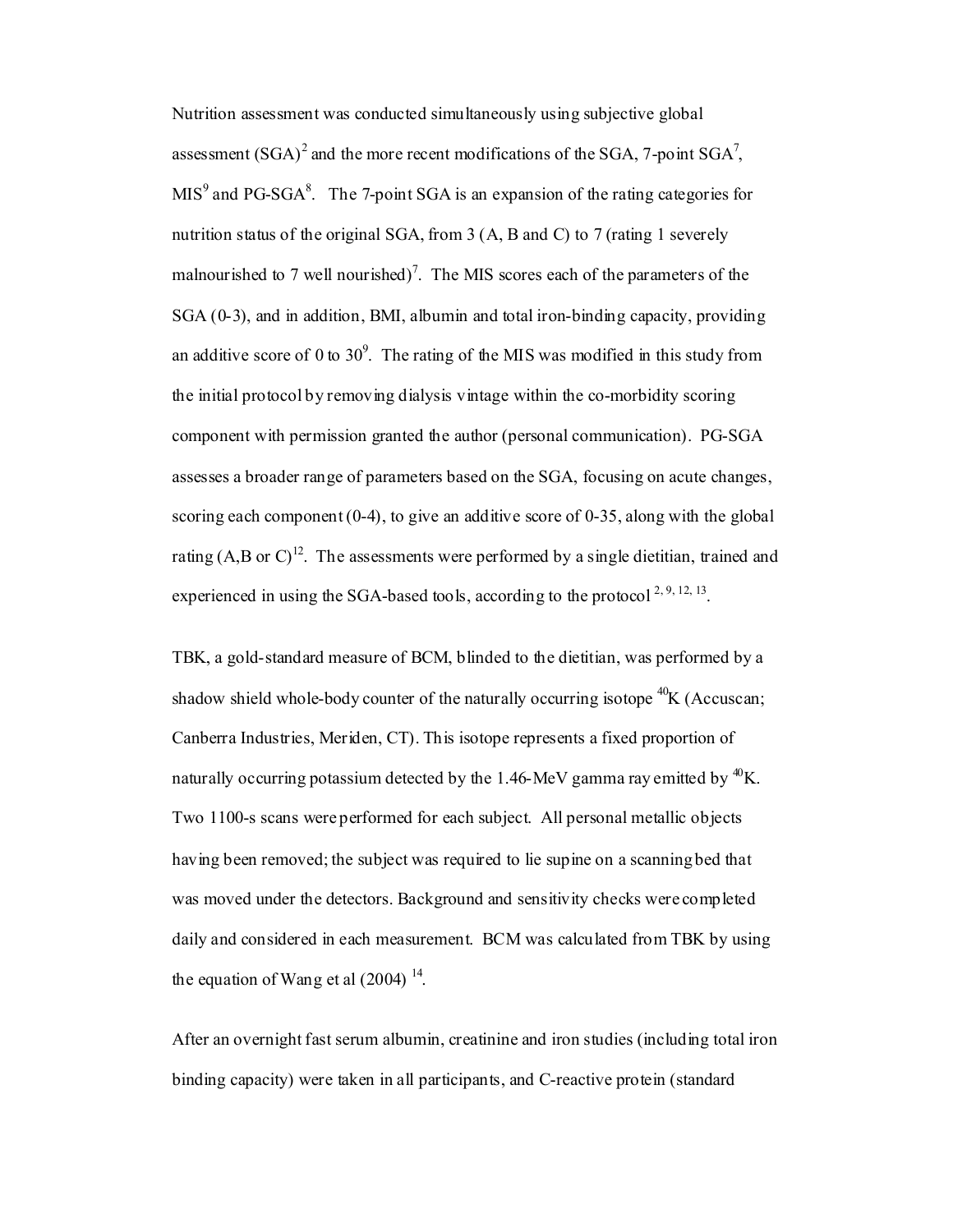method) in 60% of cases ( $n=33$ ). Analysis of pathology was undertaken at a central laboratory.

Statistical analysis was carried out using SPSS Version 13 (SPSS Inc, Chicago, IL, USA). All continuous variables were tested for normal distribution, CRP and PG-SGA score were the only skewed distributions. Variables were compared against both SGA and BCM. The relationship between the variables and SGA was assessed via chi-square for categorical and t-test or Mann-Whitney U for continuous variables. BCM to the other clinical variables was assessed by t-test and ANOVA for categorical and Pearson or Spearman correlation for continuous variables. Although the MIS was normally distributed, Spearman correlation (non-parametric) was used for consistency in analysis with the PG-SGA score. All results were considered significant if the pvalue was less than 0.05.

#### **Results**

Table 1 provides an overview of characteristics of participants eligible to participate in this study. There was little difference between the groups. Eligible patients that refused the study  $(n=4)$ , withdrew from participating  $(n=4)$  or participated but did not receive TBK assessment (n=6) were more likely to be female, younger, with lower renal function than the TBK-assessed group. Study participants without TBK had significantly higher body weight/BMI than the TBK-assessed group. The rate of malnutrition was reasonably consistent for all groups (17-25%).

Of the study participants ( $n=56$ ), 19.6% ( $n=11$ ) rated moderately malnourished (SGA B; no C ratings) according to SGA. As well as having significantly lower BCM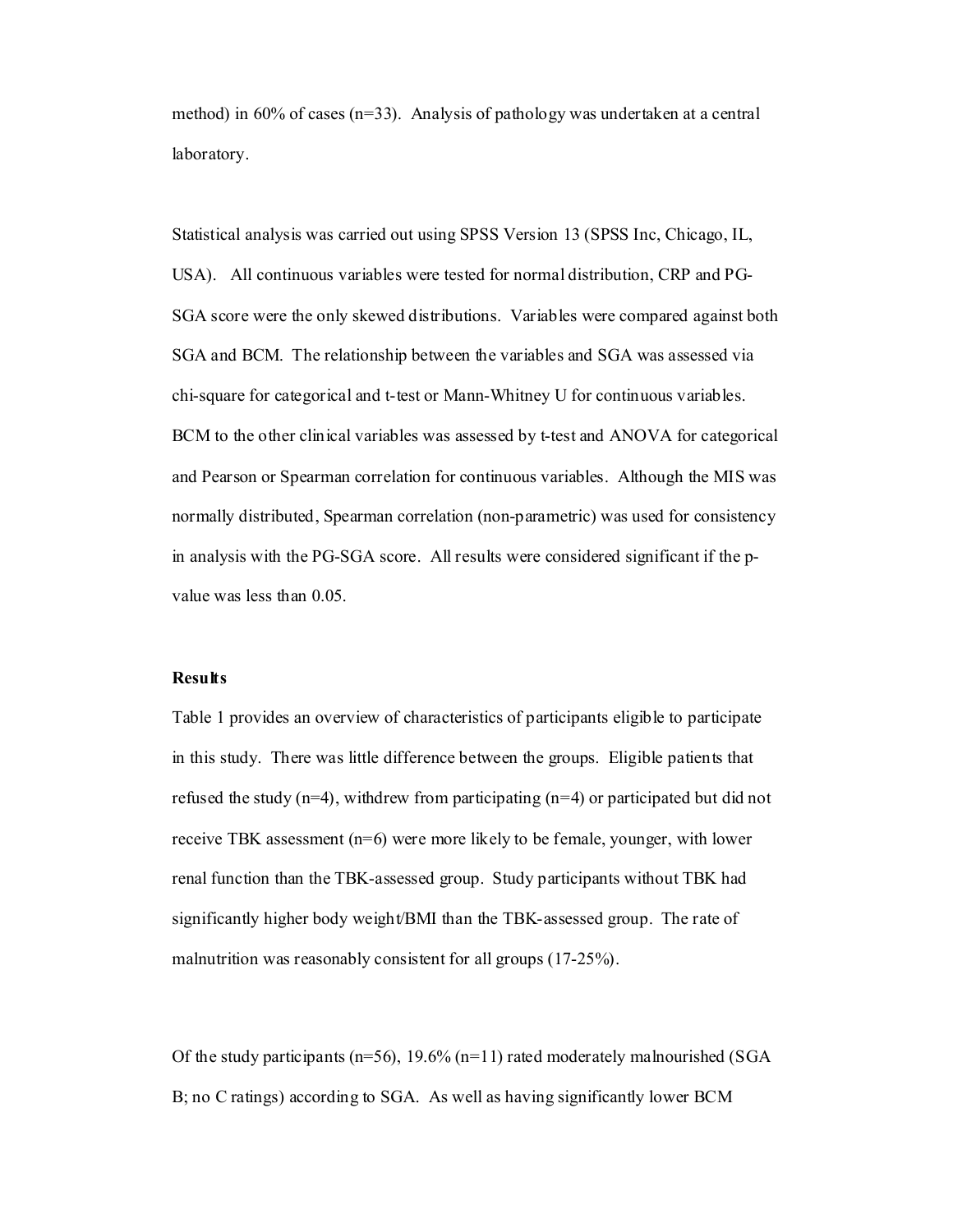(mean $\pm$ SD, 26.3 $\pm$ 6.3 vs. 33.4 $\pm$ 7.5kg p=0.007), moderately malnourished patients (SGA B) also had significantly lower body weight  $(64.8\pm 20.9 \text{ vs. } 76.1\pm 14.6 \text{ kg})$  $p=0.042$ ), BMI (23.7±4.6 vs. 27.6±4.5kg/m<sup>2</sup>  $p=0.015$ ) and greater weight loss over 6 months  $(-6.2\pm4.3 \text{ vs. } -0.1\pm2.4 \text{ kg p=0.004})$  compared with well-nourished (SGA A, Table 2). When this relationship was examined by gender, the trend for lower BCM in the malnourished group remained, however, was only statistically significant for females (25.4±4.5 vs 22.5±2.4kg p=0.05; males 36.6±5.3 vs 34.4±3.4kg, NS). There appeared to be no association for SGA ratings and BCM with albumin, CRP, renal function or age (Table 2 and 3).

Distribution of the scores (MIS, PG-SGA score) and ratings (7-point SGA) were statistically and clinically significant when compared to the ratings of SGA A and B (Table 4). The relationship for BCM to 7-point SGA (Figure 1) indicates a rise in BCM with lower ratings (from 3 to 5) and plateau in BCM with higher ratings (5 to 7) of nutritional status. Distribution of scoring for the MIS (median (range)  $4(0-12)$ ) and PG-SGA (3 (0-15)) were very similar. Correlations for the relationship of BCM to the two scored tools indicate a weak, yet similarly patterned relationship to BCM (Table 4).

#### **Discussion**

Since initial validation of SGA in hemodialysis (HD) patients<sup>15</sup>, SGA has been a classification standard of nutritional status in pre-dialysis<sup>16, 17</sup>, commencing dialysis<sup>18-</sup>  $20$  and maintenance dialysis  $18, 21-24$  populations. This investigation supports the diagnostic ability of the SGA rating scale to determine nutrition status. A clear clinical and statistical association between BCM and SGA rating was apparent with greater mean BCM for well nourished, compared with the moderately malnourished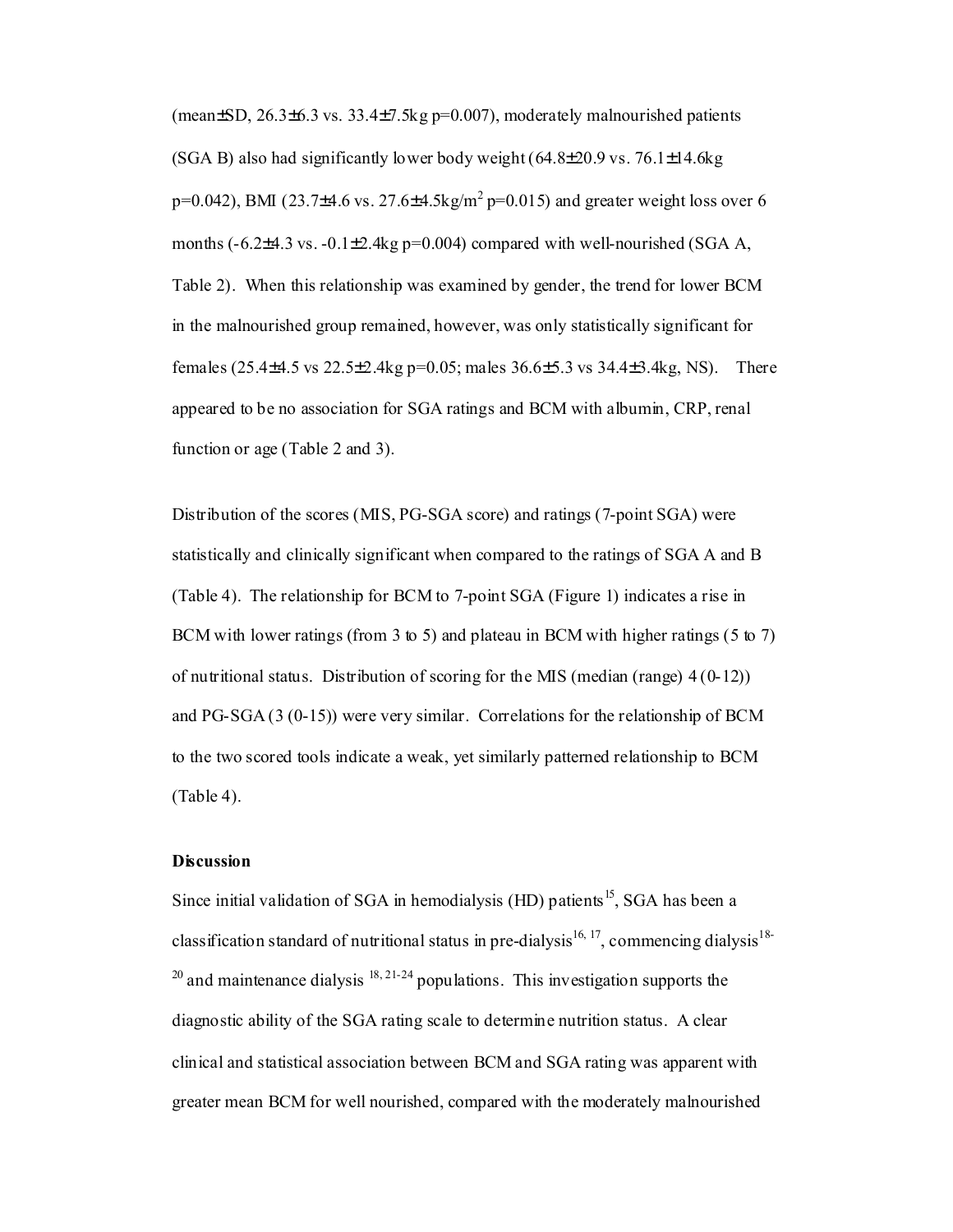patients (33.4 $\pm$  7.3 vs. 26.3  $\pm$  6.3 kg). This association remained significant for females, with a similar trend for males when the relationship was examined by gender. The trend was not statistically significant for males, which may be partially explained by the small sample due to the relatively low rate of malnutrition for males in this sample (Table 2).

Recently, concerns about the limitations of the SGA have been raised by two reports in HD population due to misclassification of nutrition status and inability to detect the degree of malnutrition in HD compared with the respective gold-standard measures  $^{10}$ ,  $25$ . Due to its broad rating system, it is important to recognise the potential limitations associated with using the SGA rating alone to determine allocation of nutrition resources in settings of Stage IV and V CKD patients  $^{22}$ .

The prevalence of malnutrition in this study was similar to a number of recent studies in Stage IV CKD<sup>16, 17</sup>. In addition, the rate of malnutrition of 19.6% is comparable to recent Australian studies in HD patients<sup>22, 26</sup>.

The prognostic significance of serum albumin and C - reactive protein (CRP) is wellrecognised in Stage V CKD<sup>7,27</sup>. Although the presence of low albumin and/or a raised CRP strongly influences outcome of CKD patients, it is likely this is independent of nutrition status. In this study, there appeared no relationship between nutrition status (by SGA or BCM) and albumin or CRP. Whilst it is recognised inflammation and hypoabluminemia occur in the presence of risk factors for developing malnutrition, such as anorexia and hypermetabolism, in this case, these biochemical parameters were not reliable for the direct assessment of nutrition status.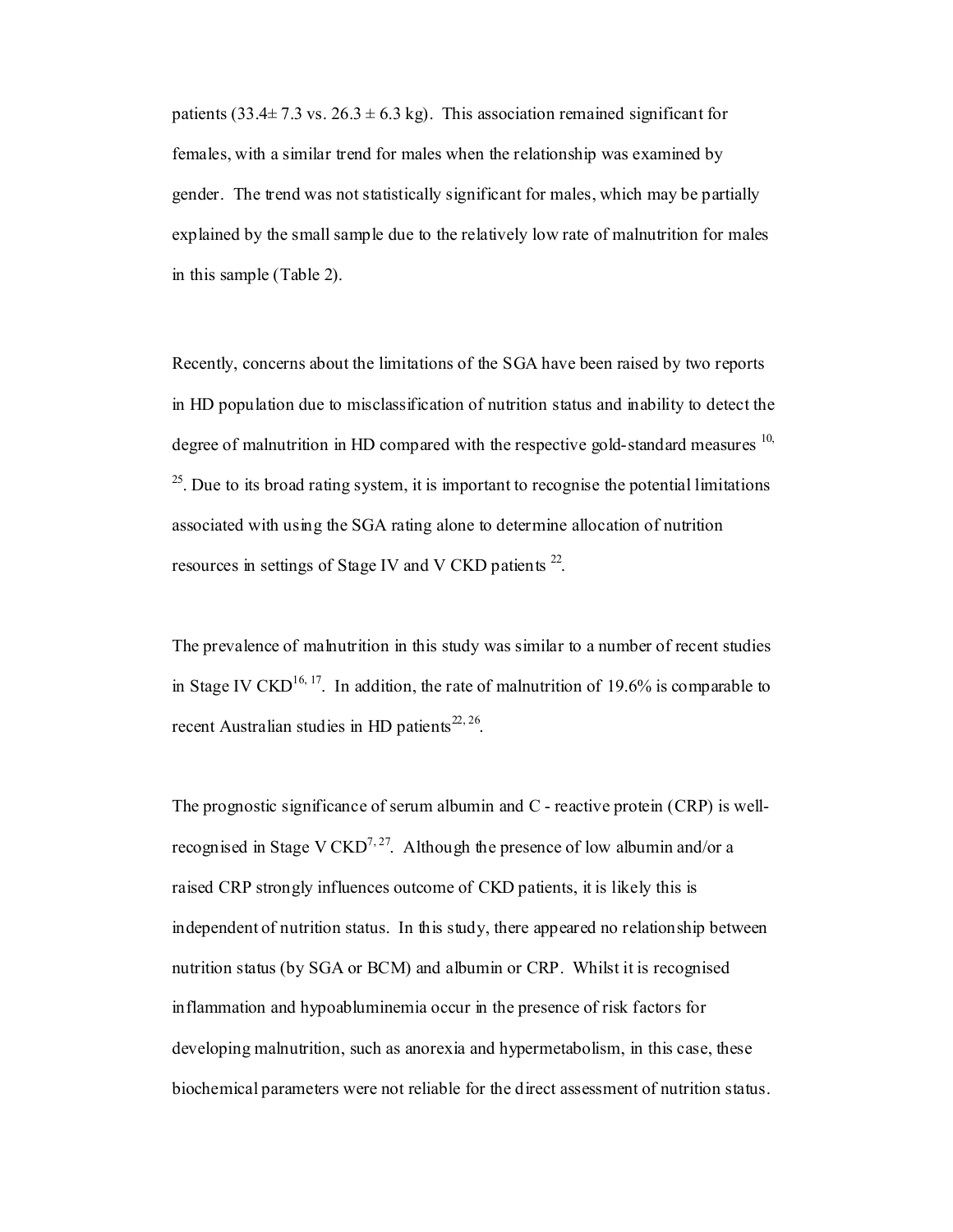TBK is considered the gold standard body composition index for assessing BCM, the body's metabolically active tissues<sup>28</sup>. The method of whole body counting of <sup>40</sup>K has been shown to be a valid technique in PD patients as in the healthy population<sup>29, 30</sup>. Potassium is the major intracellular cation, with 98% of the body's potassium contained in the intracellular compartment, it can represent BCM with high precision, enabling the identification of nutrition status that is not hindered by fluid or electrolyte imbalance<sup>28, 29</sup>.

Previous investigations of TBK in CKD identified malnutrition by depleted TBK compared to TBK from prediction equations<sup>30-33</sup> or healthy controls<sup>30</sup>. In a 7-year prospective study, Dolson *et al* (2003) showed a significant decrease in survival for HD patients with 'depleted' vs 'normal' TBK $^{31}$ . Johansson et al (1998) in a prospective investigation in PD patients, revealed a small, yet significant progressive loss of TBK for patients stable on PD treatment over 3 years<sup>32</sup>. To date, validity testing of alternate methods such as bio-impedance analysis (BIA) and dual-energy Xray absorptiometry (DEXA) to TBK to estimate BCM has been restricted to healthy populations<sup>34, 35</sup> and other clinical conditions<sup>36</sup>, however, these methods are contraindicated in CKD, particularly where fluid abnormalities exist<sup>28, 30</sup>. To the author's knowledge, this is the first paper to investigate BCM from TBK in relation to the SGA and highlights the strong and clinically significant difference in BCM features of malnourished patients identified by SGA in pre-dialysis.

The second objective of this study was to investigate performance of alternate SGAbased tools. The relationship between 7-point SGA and BCM, was not significant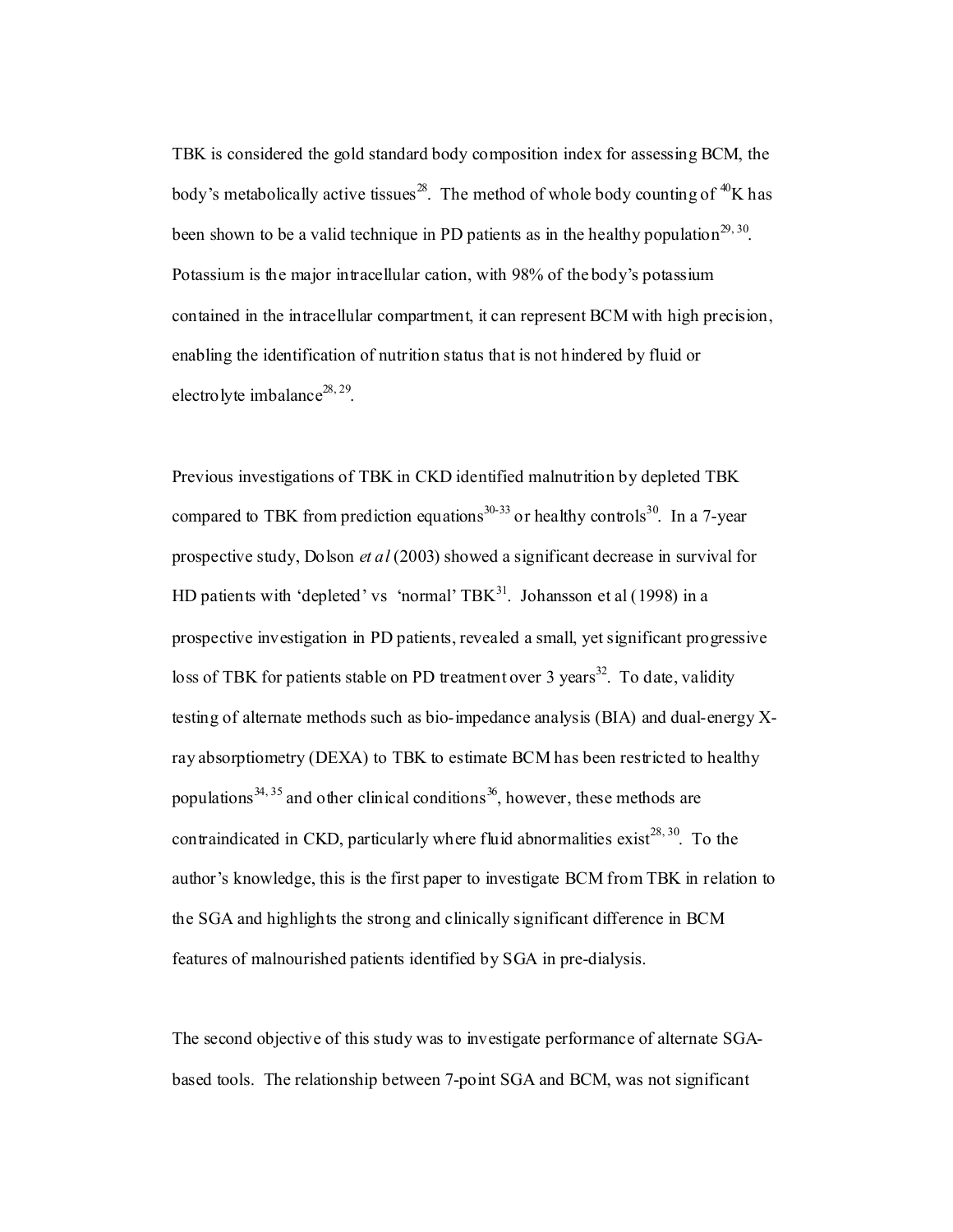$(p=0.267)$ . When graphing 7-point SGA with BCM, there was an increase in mean BCM from lower rating of 3 to the highest rating of 7. This increase was not linear, and appeared to be a 2-stage pattern, where the rating of "5" appeared to be the threshold between well nourished  $(5)$  and malnourished with depleted BCM  $(5)$ . This is in agreement with the recent SGA validation study in HD patients, where the mean of the objective parameters, BMI and albumin were stable from SGA 5 to 7, and only significantly lower values were seen for objective markers in categories 3 and  $4^{37}$ . This investigation supports dichotomising the ratings of 7-point SGA to wellnourished (rating 6 and 7), and malnourished  $(5)^6$ . Therefore, the 7-point SGA does not distinguish nutrition status better than the original SGA rating for the crosssectional assessment of nutrition status.

Both the MIS and the PG-SGA score increased to the same extent with decreasing nutrition status showing an identical, yet weak relationship with BCM and a similar distribution of scores with the SGA categories. They therefore appear to be measuring nutritional status to a similar degree. Considering dialysis vintage was not scored as part of the MIS assessment, it is possible to see a higher scoring MIS in dialysis populations. In HD, the MIS tool predicts poor clinical outcome (mortality and hospitalisation)<sup>9, 38</sup>. Previous investigations indicate the PG-SGA score has a high inter-rater reliability (oncology), sensitivity and specificity when compared with SGA classification for both oncology and HD populations<sup>22, 39, 40</sup>. Although the relationship between BCM and these scored tools approached borderline statistical significance ( $p=0.06$ ), given the weak correlation ( $r=0.27$ ), MIS and PG-SGA are also not considered to be ideal for cross-sectional nutrition status assessment.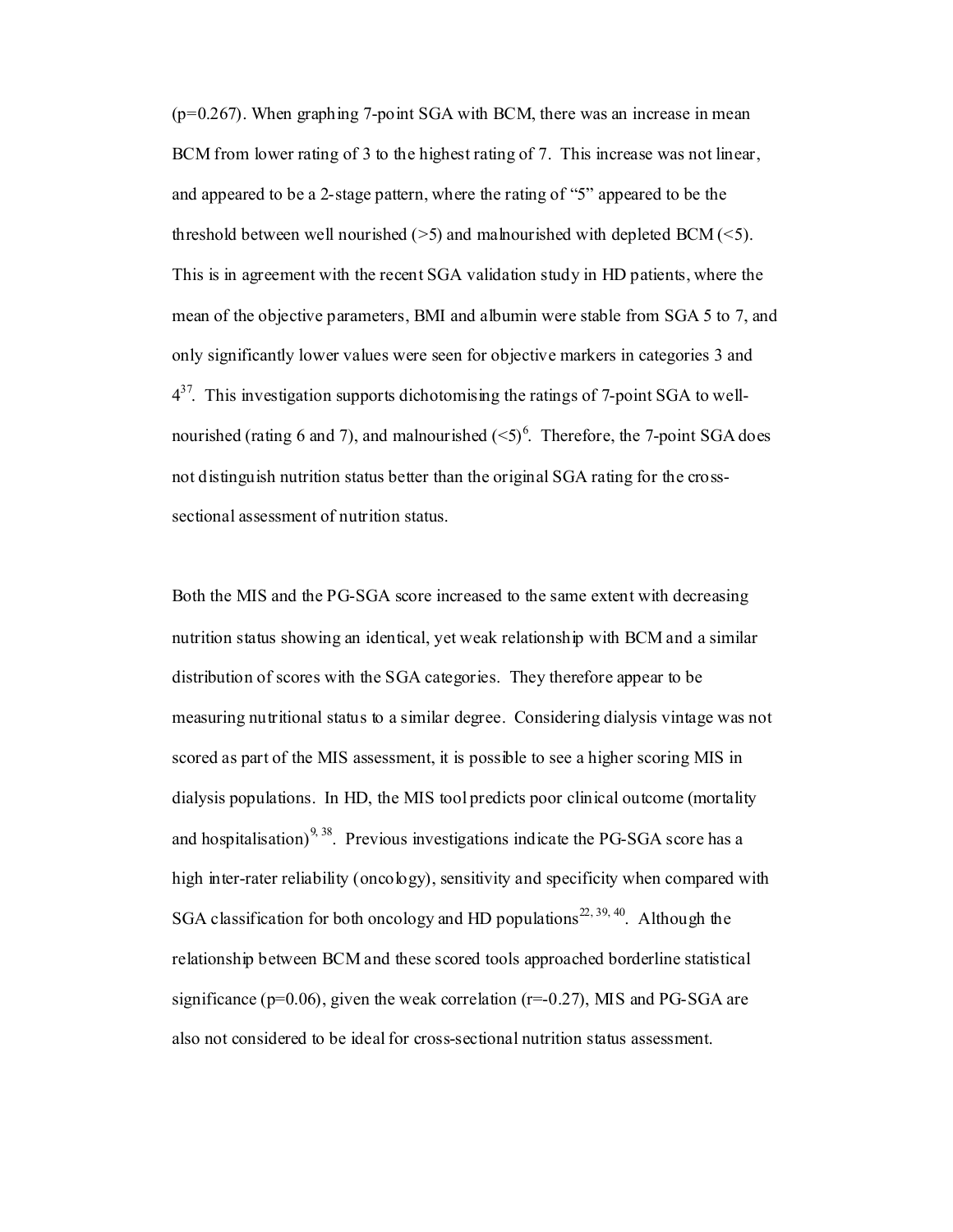A limitation of this study is its cross-sectional design. The advantage of the modified SGA-based tools is the potential to be more sensitive to small changes in nutritional status. This particular paper represents the preliminarily results of an intervention study, where prospective change in nutrition status, according to the above assessment tools, and the gold-standard BCM measure is to be investigated.

**Conclusion:** SGA in its original form most accurately delineated malnutrition by depleted BCM and is the most appropriate tool for cross-sectional assessment of nutrition status, compared with 7-point SGA, MIS and PG-SGA in pre-dialysis CKD patients. The new scored assessment tools warrant a prospective investigation in predialysis as longitudinal measures of nutrition status.

## **References:**

1. Steiber AL, Kalantar-Zadeh K, Secker D, et al.: Subjective Global Assessment in chronic kidney disease: A review: *J Ren Nutr* 2004 **14**(4):191-200.

2. Detsky AS, McLaughlin JR, Baker JP, et al.: What is subjective global assessment of nutritional status?: *JPEN J Parenter Enteral Nutr* 1987 **11**(1):8-13.

3. Detsky AS, Baker JP, Mendelson RA, et al.: Evaluating the accuracy of nutritional assessment techniques applied to hospitalized patients: methodology and comparisons: *JPEN J Parenter Enteral Nutr* 1984 **8**(2):153-9.

4. K/DOQI: Clinical practice guideline for nutrition in chronic renal failure: *Am J Kidney Dis* 2000 **39**(supp 2):s1-s140.

5. McCann L: Using subjective global assessment to identify malnutrition in the ESRD patient: *Nephrol News Issues* 1999 **13**(2):18-19.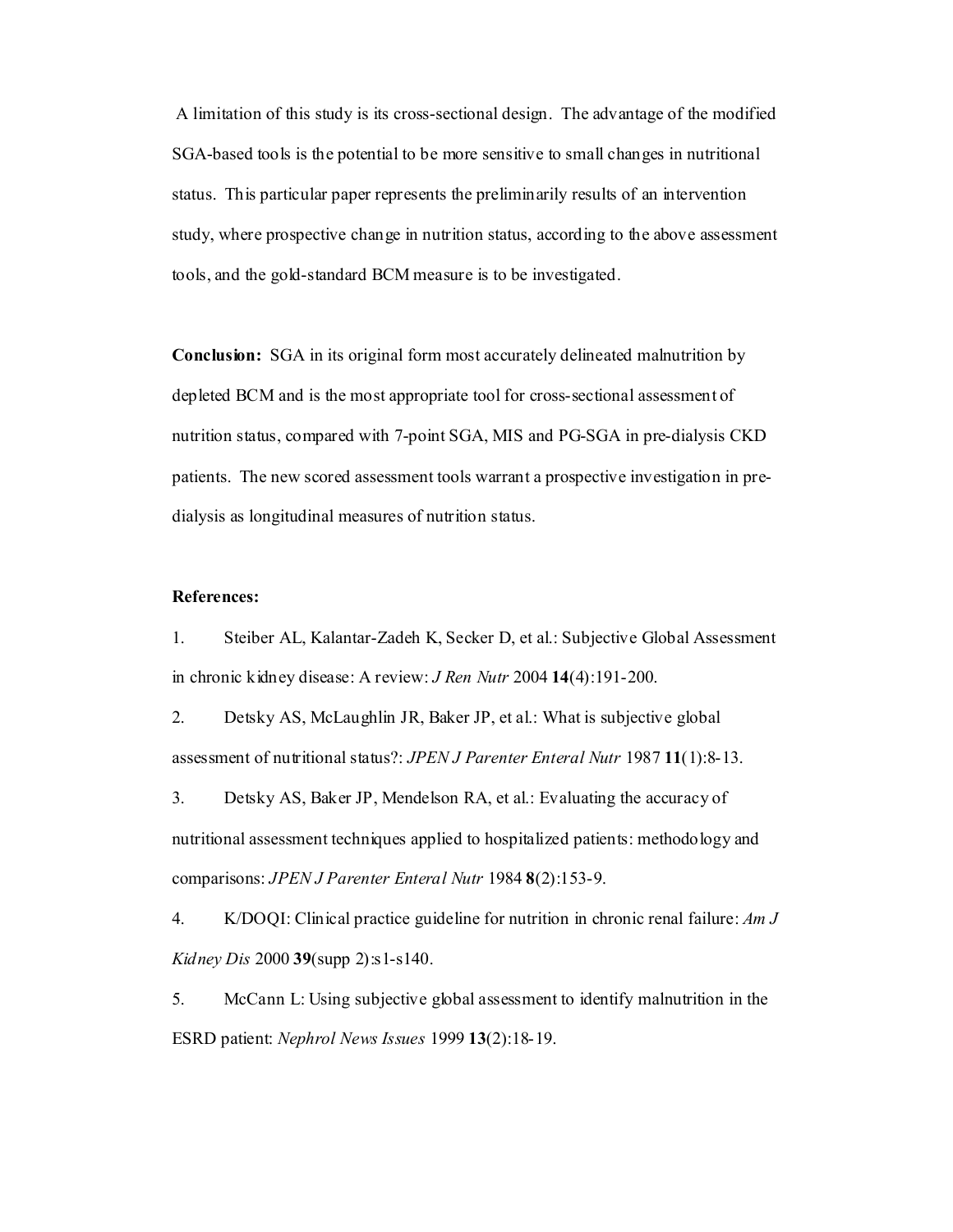6. Campbell KL, Ash S, Bauer J, et al.: A critical review of the use of nutrition assessment tools in chronic kidney disease: *Nutr Diet* 2006 **In Press**

7. Churchill D, Taylor, WD., Keshaviah, PR.: Adequacy of dialysis and nutrition in continuous peritoneal dialysis: association with clinical outcomes. Canada-USA (CANUSA) Peritoneal Dialysis Study Group.: *J Am Soc Nephrol* 1996 **7**(2):198-207.

8. Ottery FD: Definition of standardized nutritional assessment and interventional pathways in oncology: *Nutrition* 1996 **12**(Supplement 1):S15-S19.

9. Kalantar-Zadeh K, Kopple JD, Block G, et al.: A malnutrition-inflammation score is correlated with morbidity and mortality in maintenance hemodialysis patients: *Am J Kidney Dis* 2001 **38**(6):1251-63.

10. Jones CH, Wolfenden RC, Wells LM: Is subjective global assessment a reliable measure of nutritional status in hemodialysis?: *J Ren Nutr* 2004 **14**(1):26-30.

11. Levey AS, Bosch JP, Lewis JB, et al.: A more accurate method to estimate glomerular filtration rate from serum creatinine: a new prediction equation. Modification of Diet in Renal Disease Study Group: *Ann Intern Med* 1999 **130**(6):461-470.

12. Ottery F. Patient-Generated Subjective Global Assessment. In: McCallum P, Polisena, C.,, editor. The Clinical Guide to Oncology Nutrition. Chicago: American Dietetic Association; 2000. p. 11-23.

13. Kopple JD: The National Kidney Foundation K/DOQI clinical practice guidelines for dietary protein intake for chronic dialysis patients: *Am J Kidney Dis*  2001 **38**(4 Suppl 1):S68-73.

14. Wang Z, St-Onge MP, Lecumberri B, et al.: Body cell mass: model development and validation at the cellular level of body composition: *Am J Physiol Endocrinol Metab* 2004 **286**(1):123-128.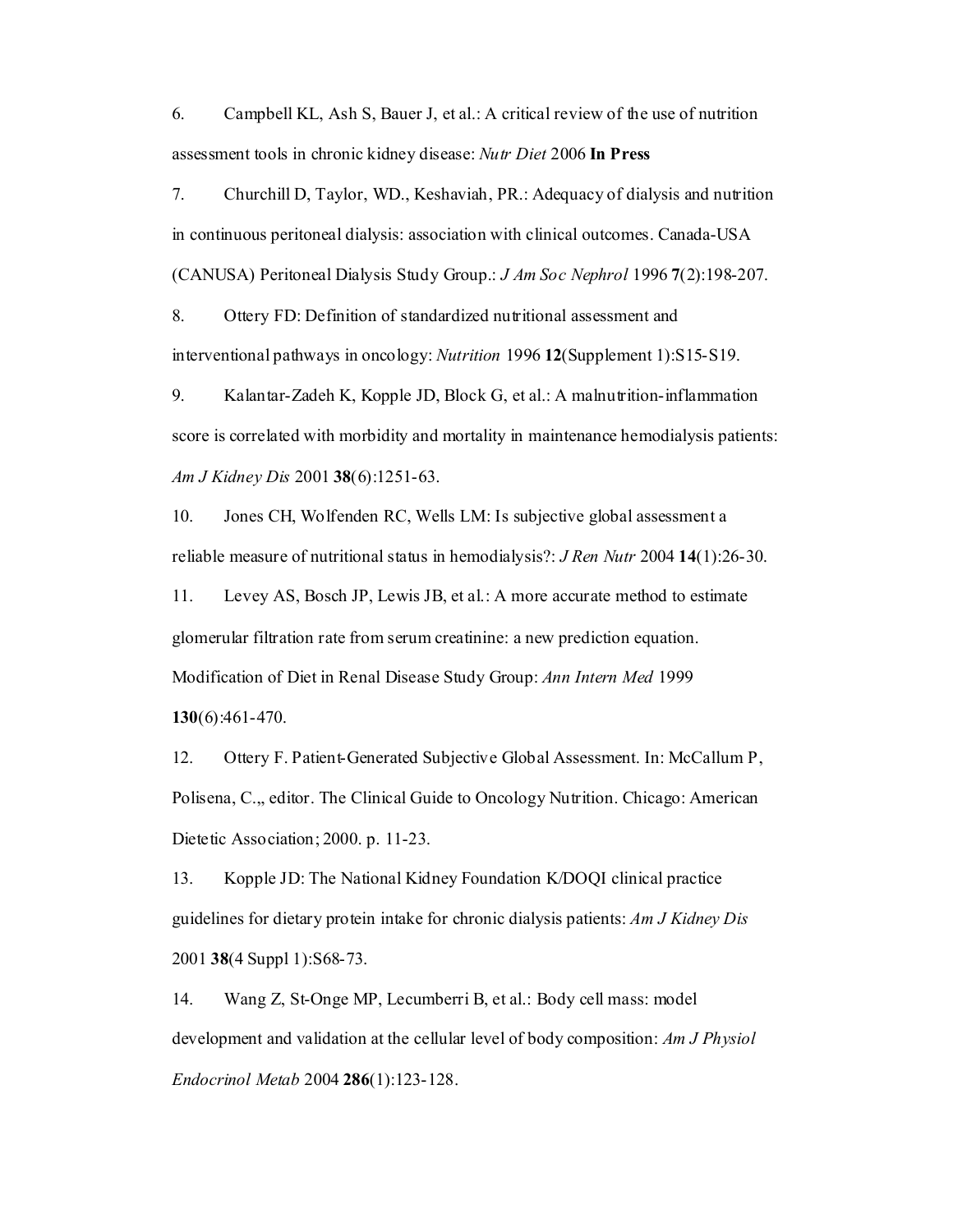15. Enia G, Sicuso C, Alati G, et al.: Subjective global assessment of nutrition in dialysis patients: *Nephrol Dial Transplant* 1993 **8**(10):1094-8.

16. Cupisti A, D'alessandro C, Morelli E, et al.: Nutritional status and dietary manipulation in predialysis chronic renal failure patients: *J Ren Nutr* 2004 **14**(3):127- 133.

17. Lawson J, Lazarus R, Kelly J: Prevalence and prognostic significance of malnutrition in chronic renal insufficiency: *Journal of Renal Nutrition* 2001 **11**:16-22.

18. Heimburger O, Qureshi AR, Blaner WS, et al.: Hand-grip muscle strength, lean body mass, and plasma proteins as markers of nutritional status in patients with chronic renal failure close to start of dialysis therapy: *Am J Kidney Dis* 2000 **36**(6):1213-25.

19. Stenvinkel P, Barany P, Chung SH, et al.: A comparative analysis of nutritional parameters as predictors of outcome in male and female ESRD patients: *Nephrol Dial Transplant* 2002 **17**(7):1266-1274.

20. Stenvinkel P, Heimburger O, Paultre F, et al.: Strong association between malnutrition, inflammation, and atherosclerosis in chronic renal failure: *Kidney Int*  1999 **55**(5):1899-911.

21. Qureshi AR, Alvestrand A, Danielsson A, et al.: Factors predicting malnutrition in hemodialysis patients: A cross-sectional study: *Kidney Int* 1998 **53**(3):773-782.

22. Desbrow B, Bauer J, Blum C, et al.: Assessment of nutritional status in hemodialysis patients using patient-generated subjective global assessment: *J Ren Nutr* 2005 **15**(2):211-216.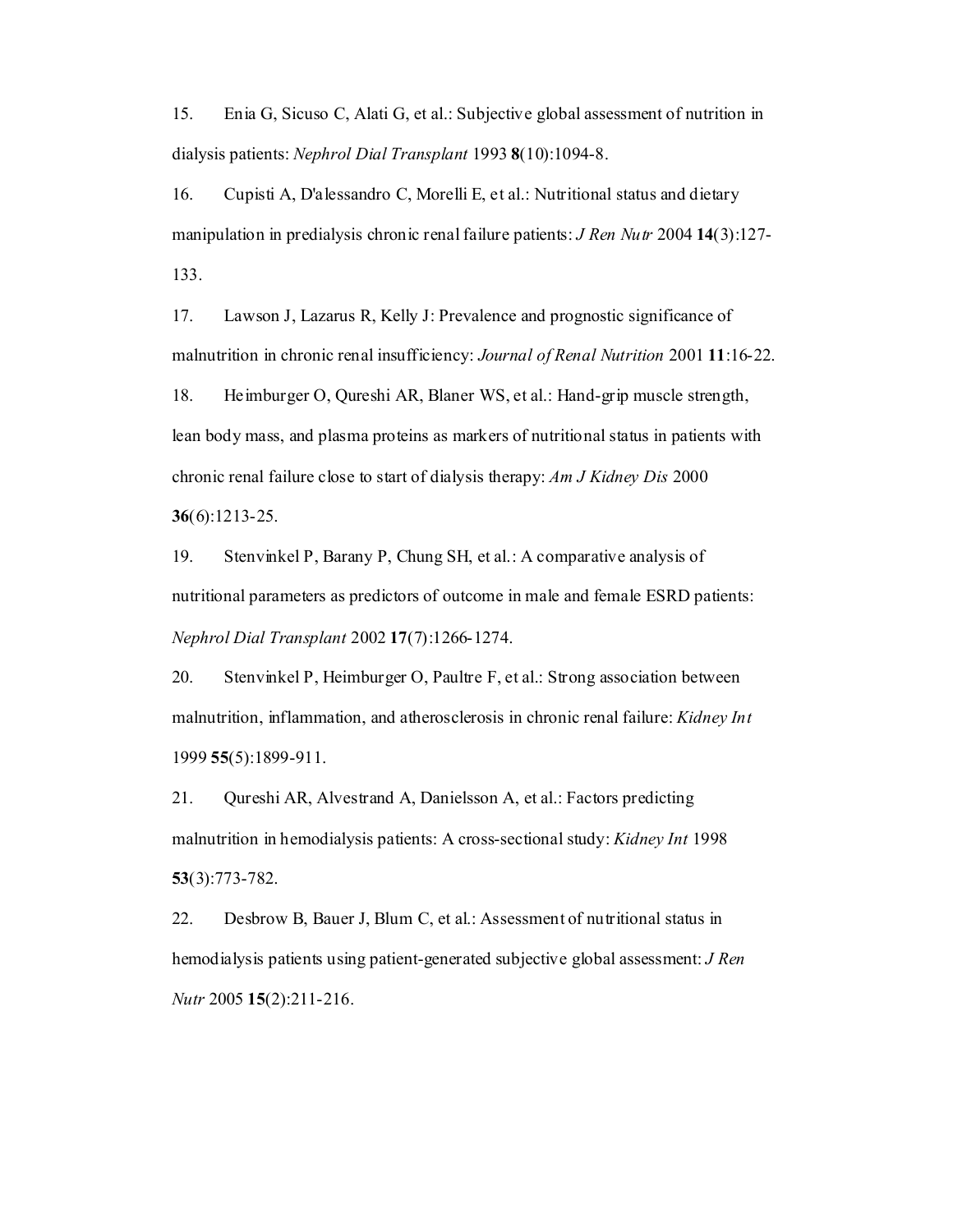23. Pifer TB, Mccullough KP, Port FK, et al.: Mortality risk in hemodialysis patients and changes in nutritional indicators: DOPPS: *Kidney Int* 2002 **62**(6):2238- 2245.

24. Jones CH, Newstead CG, Will EJ, et al.: Assessment of nutritional status in CAPD patients: serum albumin is not a useful measure: *Nephrol Dial Transplant*  1997 **12**(7):1406-13.

25. Cooper BA, Bartlett LH, Aslani A, et al.: Validity of subjective global assessment as a nutritional marker in end-stage renal disease: *Am J Kidney Dis* 2002 **40**(1):126-32.

26. Campbell KL, Ash S, Hulcombe J, et al.: Prospective audit of nutritional status in haemodialysis patients: *Nephrol* 2005 **10**(Suppl 3):A403-04.

27. Avram MM, Bonomini LV, Sreedhara R, et al.: Predictive value of nutritional markers (albumin, creatinine, cholesterol, and hematocrit) for patients on dialysis for up to 30 years: *Am J Kidney Dis* 1996 **28**(6):910-7.

28. Ellis KJ: Human Body Composition: In Vivo Methods: *Physiol. Rev.* 2000 **80**(2):649-680.

29. Woodrow G, Oldroyd B, Wright A, et al.: The measurement of total body potassium in patients on peritoneal dialysis: *Perit Dial Int* 2001 **21**(3):S163-7.

30. Woodrow G, Oldroyd B, Wright A, et al.: Abnormalities of body composition in peritoneal dialysis patients: *Perit Dial Int* 2004 **24**(2):169-75.

31. Dolson GM, Ellis KJ, Johnson ML, et al.: Incidence and consequences of total body potassium depletion in chronic hemodialysis patients: *Front Biosci* 2003 **1**(8):a126-32.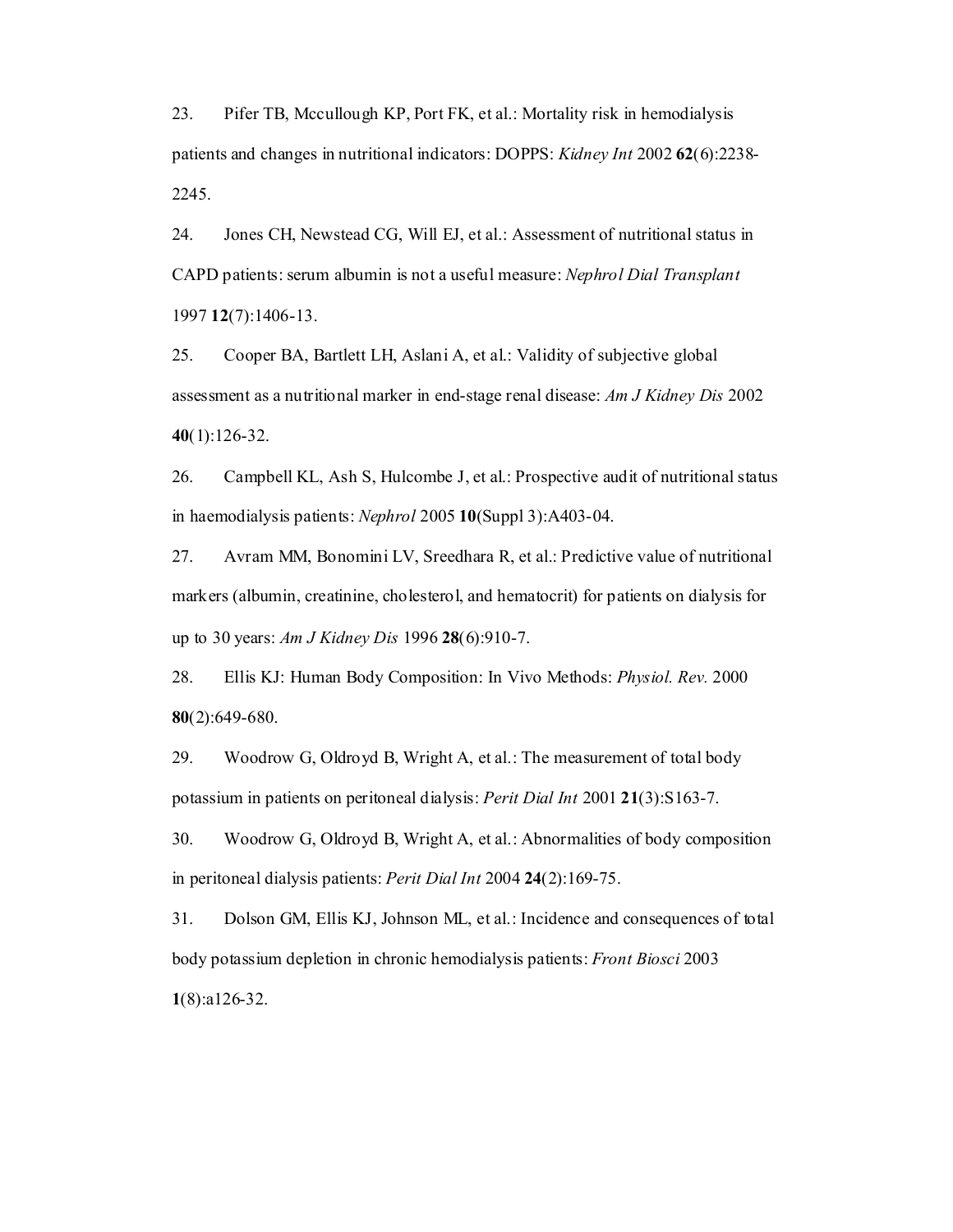32. Johansson A, Samuelsson O, Haraldsson B, et al.: Body composition in patients treated with peritoneal dialysis: *Nephrol. Dial. Transplant.* 1998 **13**(6):1511- 1517.

33. Attman P, Ewald J, Isaksson B: Body composition during long-term treatment of uremia with amino acid supplemented low-protein diet: *Am J Clin Nutr* 1980 **33**(4):801-810.

34. Lukaski H, Johnson P, Bolonchuk W, et al.: Assessment of fat-free mass using bioelectrical impedance measurements of the human body: *Am J Clin Nutr* 1985 **41**(4):810-817.

35. Dittmar MHR: Validation of different bioimpedance analyzers for predicting cell mass against whole-body counting of potassium as a reference method: *Am J Hum Biol* 2004 **16**(6):697-703.

36. Corcoran C, Anderson EJ, Burrows B, et al.: Comparison of total body potassium with other techniques for measuring lean body mass in men and women with AIDS wasting: *Am J Clin Nutr* 2000 **72**(4):1053-1058.

37. Steiber AL, Leon J, Sehgal A, et al.: A multicenter study of subjective global assessment (SGA) validity and reliability in the hemodialysis (HD) population: *J Ren Nutr* 2006 **16**(2):172.

38. Kalantar-Zadeh K, Block G, McAllister CJ, et al.: Appetite and inflammation, nutrition, anemia, and clinical outcome in hemodialysis patients: *Am J Clin Nutr* 2004 **80**(2):299-307.

39. Bauer J, Capra S, Ferguson M: Use of the scored Patient-Generated Subjective Global Assessment (PG-SGA) as a nutrition assessment tool in patients with cancer: *Eur J Clin Nutr* 2002 **56**(8):779-85.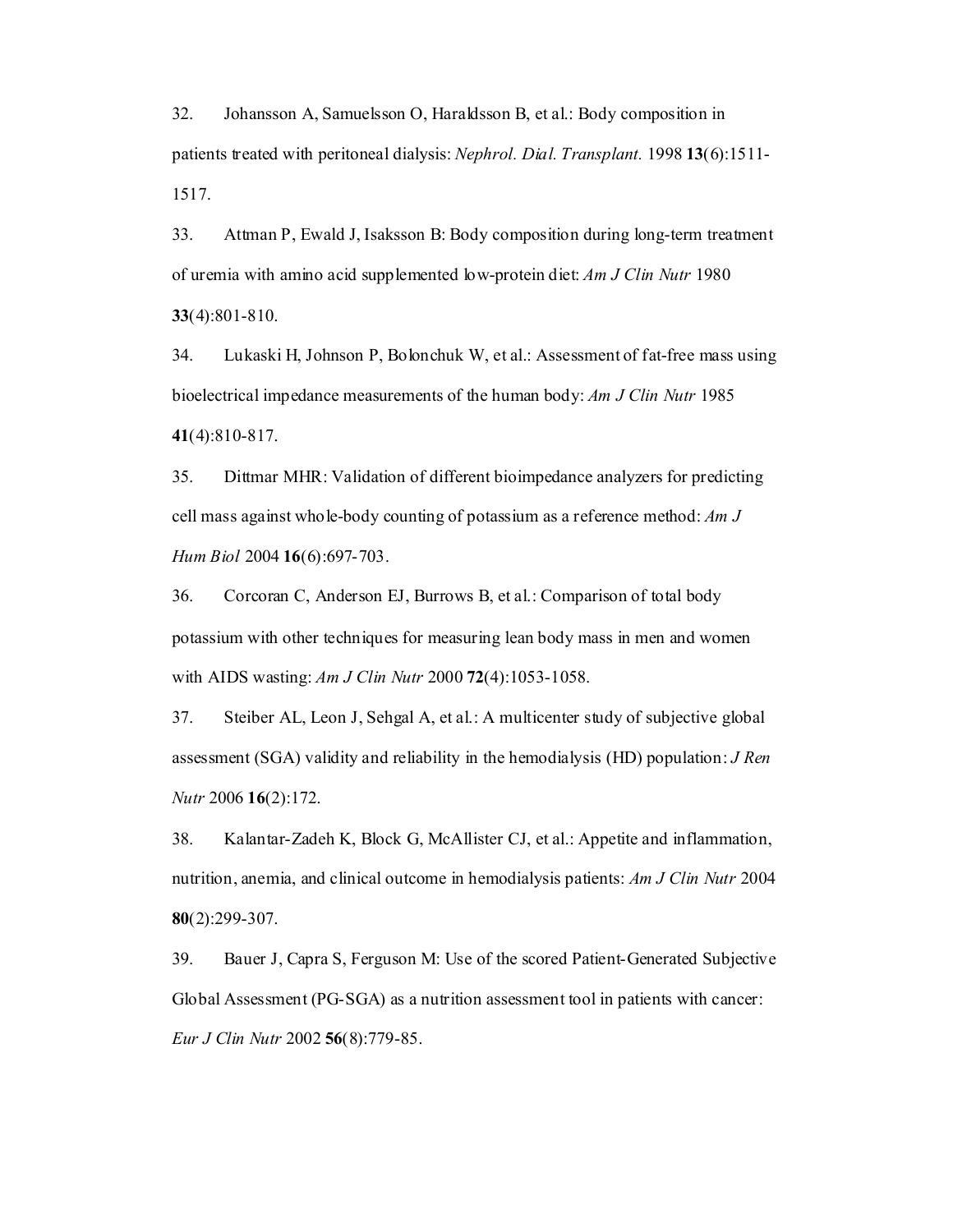40. Persson C, Sjoden PO, Glimelius B: The Swedish version of the patientgenerated subjective global assessment of nutritional status: gastrointestinal vs urological cancers: *Clin Nutr* 1999 **18**(2):71-7.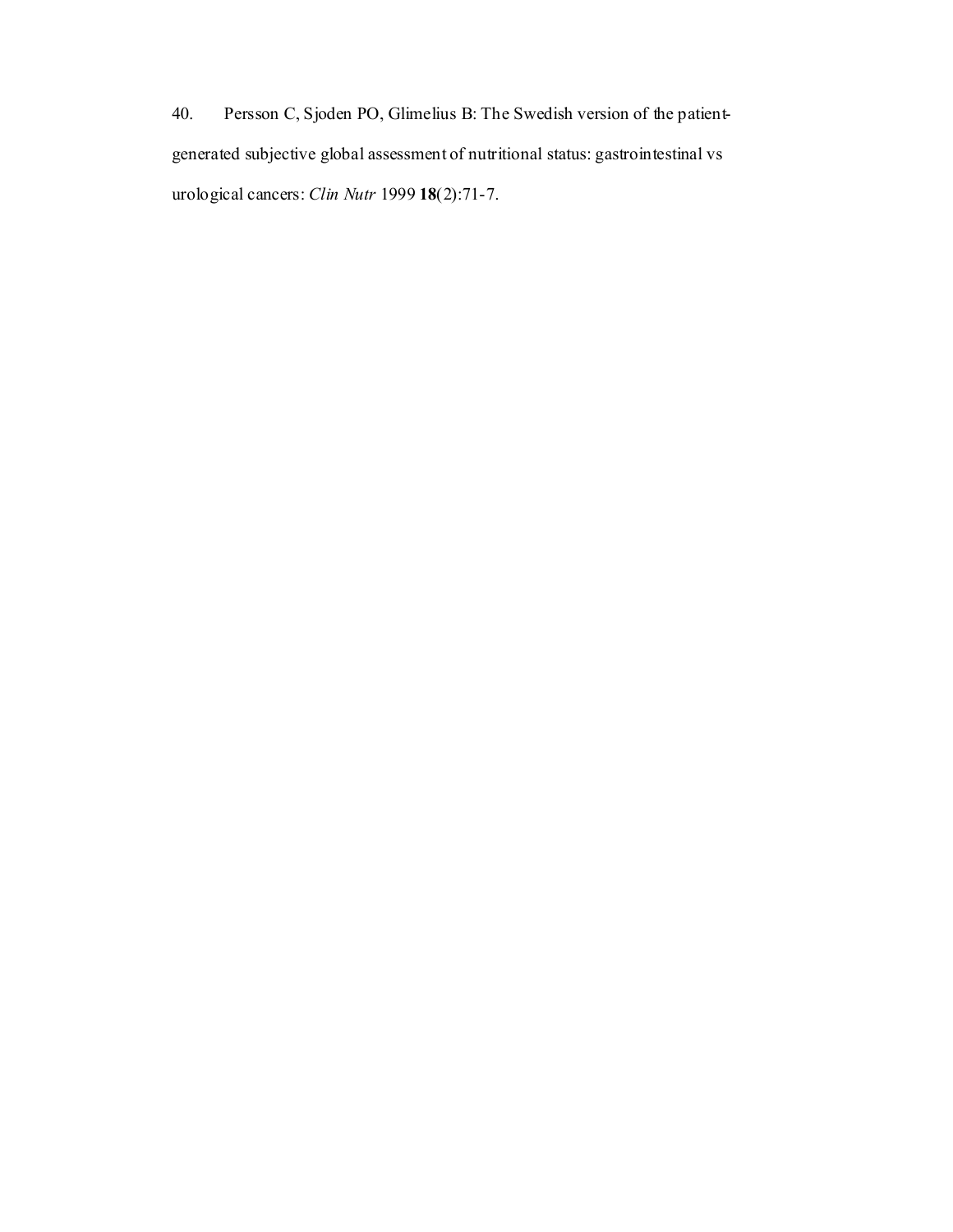Table 1: Characteristics of participants and non-participants n=62

|                                           | Study participants $n = 56$ |                           | Non-partic ipants $n = 8$ |
|-------------------------------------------|-----------------------------|---------------------------|---------------------------|
|                                           | TBK group                   | Partic ipants without     | Refused or withdrew       |
|                                           |                             | <b>TBK</b>                | before assessment         |
| n                                         | 50                          |                           | 8                         |
| Male:Female %                             | 64:36                       | 50:50                     | 25:75                     |
| Age (years) $\overline{X}$ ± SD           | $71.0 \pm 11.9$             | $67.0 \pm 6.1$            | $66.1 \pm 13.6$           |
| GFR (ml/min)                              | $22.0 \pm 6.6$              | $19.8 \pm 8.7$            | $16.2 \pm 5.9$            |
| Weight $(kg)$                             | $72.0 \pm 14.4$             | $92.1 \pm 24.2$           | $63.9 \pm 11.8$           |
| $\overline{\rm BMI}$ (kg/m <sup>2</sup> ) | $26.0 \pm 4.3$              | $\overline{32.9 \pm 6.7}$ | $23.1 \pm 3.2$            |
| $SGA \%$                                  | 80:20                       | 83:17                     | $75:25*$                  |

\*SGA conducted on non-participants that originally consented (n=4)

Table 2: Clinical variables in pre-dialysis CKD patients compared with SGA n=56, and body cell mass n=50.

| <b>Variable</b>                       | <b>SGA A</b><br>$n = 45$ | <b>SGAB</b><br>$n = 11$ | <b>P-value</b> |
|---------------------------------------|--------------------------|-------------------------|----------------|
| Gender $(M.F)$                        | 29:16                    | 4:7                     | 0.090          |
| $X \pm SD$<br>Age $(y)$               | $68.8 \pm 11.7$          | $74.0 \pm 11.1$         | 0.192          |
| BCM (kg) $n=50$                       | 33.4(7.3)                | $26.3 \pm 6.3$          | 0.007          |
| Weight (kg)                           | 76.1 (14.7)              | $64.8 \pm 20.9$         | 0.042          |
| Weight change $(6$ -mo $\%$ )         | $-0.08 \pm 2.37$         | $-6.24 \pm 4.26$        | 0.004          |
| BMI $(kg/m^2)$                        | $27.6 \pm 4.5$           | $23.7 \pm 4.6$          | 0.015          |
| Albumin $(g/L)$                       | $38.9 \pm 4.1$           | $37.7 \pm 6.4$          | 0.431          |
| $n=33$ Median (range)<br>$CRP$ (mg/L) | $3.30(0-53)$             | $2.10(0-17)$            | 0.331          |
| $GFR$ (m $l/min$ )                    | 21.8(7.5)                | 22.5(4.33)              | 0.755          |

Abbreviations: SGA, Subjective Global Assessment; BMI, Body Mass Index; CRP, C-reactive protein; GFR, Glomerular Filtration Rate

|  | Table 3: Clinical variables in pre-dialysis CKD patients compared with body cell mass $n=50$ . |  |  |  |
|--|------------------------------------------------------------------------------------------------|--|--|--|
|--|------------------------------------------------------------------------------------------------|--|--|--|

| <b>Variable</b>                  | <b>Relationship to BCM</b> |
|----------------------------------|----------------------------|
| Gender (M:F)                     | $t(49)=8.48$ p < 0.001     |
| Age $(y)$                        | $-0.202$ p=0.159           |
| Weight (kg)                      | $0.609$ p<0.001            |
| Weight change (6-mo %)           | $0.353$ p=0.060            |
| BMI $(kg/m^2)$                   | $0.271$ p=0.060            |
| Albumin $(g/L)$                  | $0.231$ p=0.118            |
| CRP (mg/L) $n=33$ Median (range) | $-0.157$ p=0.407           |
| $GFR$ (ml/min)                   | $-0.117$ p=0.424           |

Table 4: Nutrition assessment tools in pre-dialysis CKD patients against SGA (n=56) and BCM (n=50)

| Assessment tool |                                 | <b>SGA A</b><br>$n = 45$          | <b>SGAB</b><br>$n = 11$                  | P-value | <b>Relationship to BCM</b> |
|-----------------|---------------------------------|-----------------------------------|------------------------------------------|---------|----------------------------|
|                 | <b>PG-SGA</b> Median (range)    | $3.0(0-8)$                        | $9.0(4-15)$                              | < 0.001 | $-0.268$ p=0.060           |
| <b>MIS</b>      | Median (range)                  | $4.0(0-7)$                        | $9.0(5-12)$                              | < 0.001 | $-0.265$ p=0.063           |
|                 | <b>7-pt SGA</b> Score $(7-1)\%$ | $(7)$ 32%;<br>$(6)$ 45%;<br>$4\%$ | $(5)$ 11\%;<br>$(4)$ 5%;<br>$4\%$<br>(3) | < 0.001 | $f(4)=1.35$ p=0.267        |

Abbreviations: PG-SGA, Patient-Generated Subjective Global Assessment; MIS, Malnutrition Inflammation Score